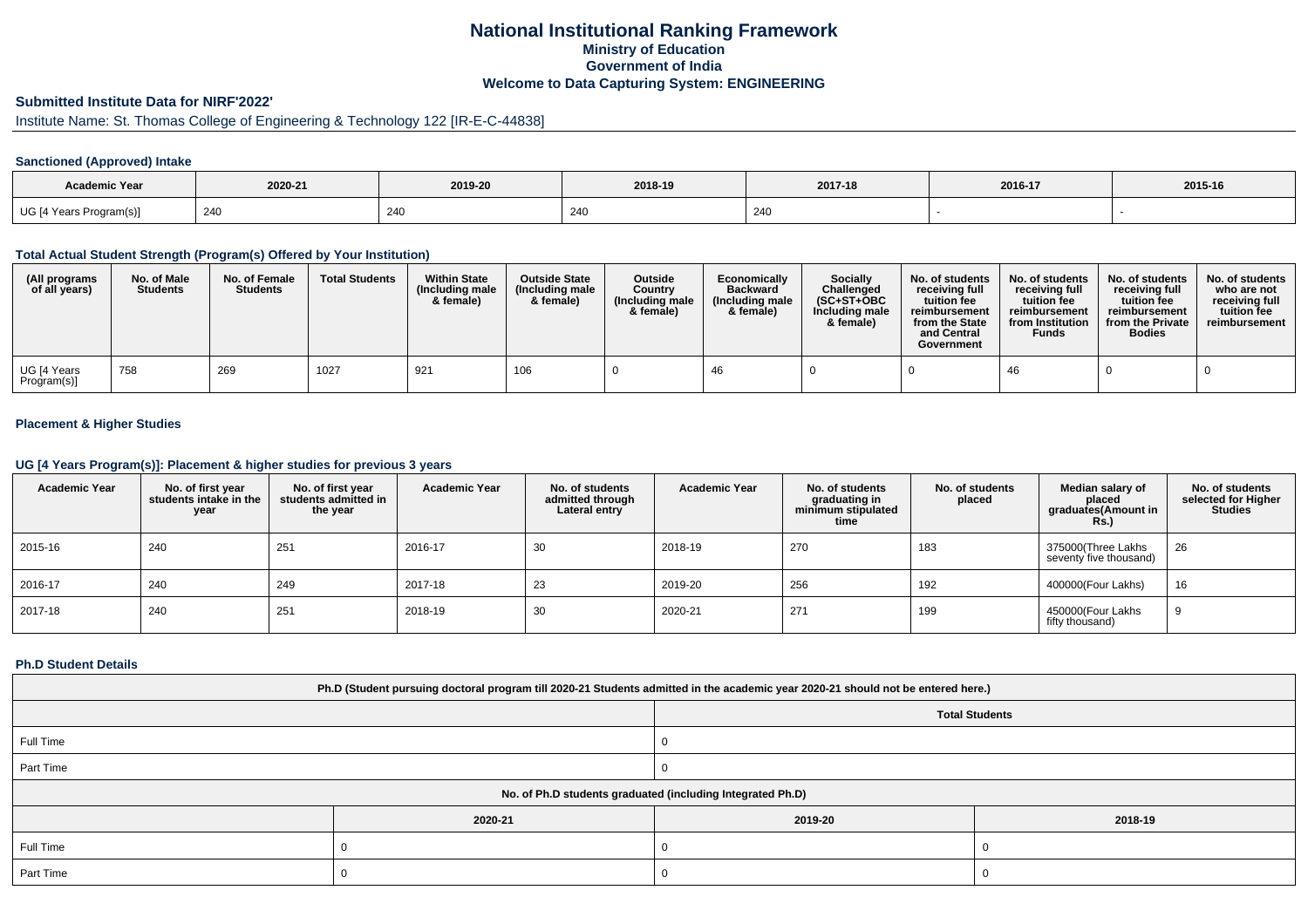### **Financial Resources: Utilised Amount for the Capital expenditure for previous 3 years**

| <b>Academic Year</b>                                                                                                                                                                      | 2020-21                                                               | 2019-20                                                                    | 2018-19                                                                            |  |  |  |  |  |  |
|-------------------------------------------------------------------------------------------------------------------------------------------------------------------------------------------|-----------------------------------------------------------------------|----------------------------------------------------------------------------|------------------------------------------------------------------------------------|--|--|--|--|--|--|
|                                                                                                                                                                                           | <b>Utilised Amount</b>                                                | <b>Utilised Amount</b>                                                     | <b>Utilised Amount</b>                                                             |  |  |  |  |  |  |
| Annual Capital Expenditure on Academic Activities and Resources (excluding expenditure on buildings)                                                                                      |                                                                       |                                                                            |                                                                                    |  |  |  |  |  |  |
| Library (Books, Journals and e-Resources only)                                                                                                                                            | 567315 (Five lakhs sixty seven thousand three hundred fifteen)        | 905423 (Nine lakhs five thousand four hundred twenty three)                | 1071349 (Ten lakhs seventy one thousand three hundred forty<br>nine)               |  |  |  |  |  |  |
| New Equipment and software for Laboratories                                                                                                                                               | 457177 (Four lakhs fifty seven thousand one hundred seventy<br>seven) | 1278637 (Twelve lakhs seventy eight thousand six hundred<br>thirty seven)  | 5743369 (Fifty seven lakhs forty three thousand three hundred<br>sixty nine)       |  |  |  |  |  |  |
| <b>Engineering Workshops</b>                                                                                                                                                              | 0 (zero)                                                              | 26278 (twenty six thousand two hundred seventy eight)                      | 44475 (forty four thousand four hundred seventy five)                              |  |  |  |  |  |  |
| Other expenditure on creation of Capital Assets (For setting up<br>classrooms, seminar hall, conference hall, library, Lab, Engg<br>workshops excluding expenditure on Land and Building) | 556959 (Five lakhs fifty six thousand nine hundred fifty nine)        | 1463771 (Fourteen lakhs sixty three thousand seven hundred<br>seventy one) | 10938975 (One crore nine lakhs thirty eight thousand nine<br>hundred seventy five) |  |  |  |  |  |  |

### **Financial Resources: Utilised Amount for the Operational expenditure for previous 3 years**

| <b>Academic Year</b>                                                                                                                                                                            | 2020-21<br>2019-20                                                            |                                                                                       | 2018-19                                                                     |  |  |  |  |  |
|-------------------------------------------------------------------------------------------------------------------------------------------------------------------------------------------------|-------------------------------------------------------------------------------|---------------------------------------------------------------------------------------|-----------------------------------------------------------------------------|--|--|--|--|--|
|                                                                                                                                                                                                 | <b>Utilised Amount</b>                                                        | <b>Utilised Amount</b>                                                                | <b>Utilised Amount</b>                                                      |  |  |  |  |  |
| <b>Annual Operational Expenditure</b>                                                                                                                                                           |                                                                               |                                                                                       |                                                                             |  |  |  |  |  |
| Salaries (Teaching and Non Teaching staff)                                                                                                                                                      | 66892046 (Six crore sixty eight lakhs ninety two thousand forty<br><b>SIX</b> | 69370845 (Six crore ninety three lakhs seventy thousand eight<br>hundred forty five)  | 71205244 (Seven crore twelve lakhs five thousand two<br>hundred forty four) |  |  |  |  |  |
| Maintenance of Academic Infrastructure or consumables and<br>other running expenditures (excluding maintenance of hostels<br>and allied services, rent of the building, depreciation cost, etc) | 11813160 (One crore eighteen lakhs thirteen thousand one<br>hundred sixty)    | 17494261 (One crore seventy four lakhs ninety four thousand<br>two hundred sixty one) | 23440304 (Two crore thirty four lakhs forty thousand four<br>hundred four)  |  |  |  |  |  |
| Seminars/Conferences/Workshops                                                                                                                                                                  | 72530 (Seventy two thousand five hundred thirty)                              | 250477 (Two lakhs fifty thousand four hundred seventy seven)                          | 324906 (Three lakhs twenty four thousand nine hundred six)                  |  |  |  |  |  |

#### **IPR**

| Calendar year            | 2020 | 2019 | 2018 |
|--------------------------|------|------|------|
| No. of Patents Published |      |      |      |
| No. of Patents Granted   |      |      |      |

### **Sponsored Research Details**

| <b>Financial Year</b>                    | 2020-21                                                    | 2019-20 | 2018-19 |
|------------------------------------------|------------------------------------------------------------|---------|---------|
| Total no. of Sponsored Projects          |                                                            |         |         |
| Total no. of Funding Agencies            |                                                            |         |         |
| Total Amount Received (Amount in Rupees) | 1951429                                                    |         |         |
| Amount Received in Words                 | Nineteen lakhs fifty one thousand four hundred twenty nine | zero    | zero    |

## **Consultancy Project Details**

| <b>Financial Year</b>             | 2020-21 | 2019-20 | 2018-19 |
|-----------------------------------|---------|---------|---------|
| Total no. of Consultancy Projects |         |         |         |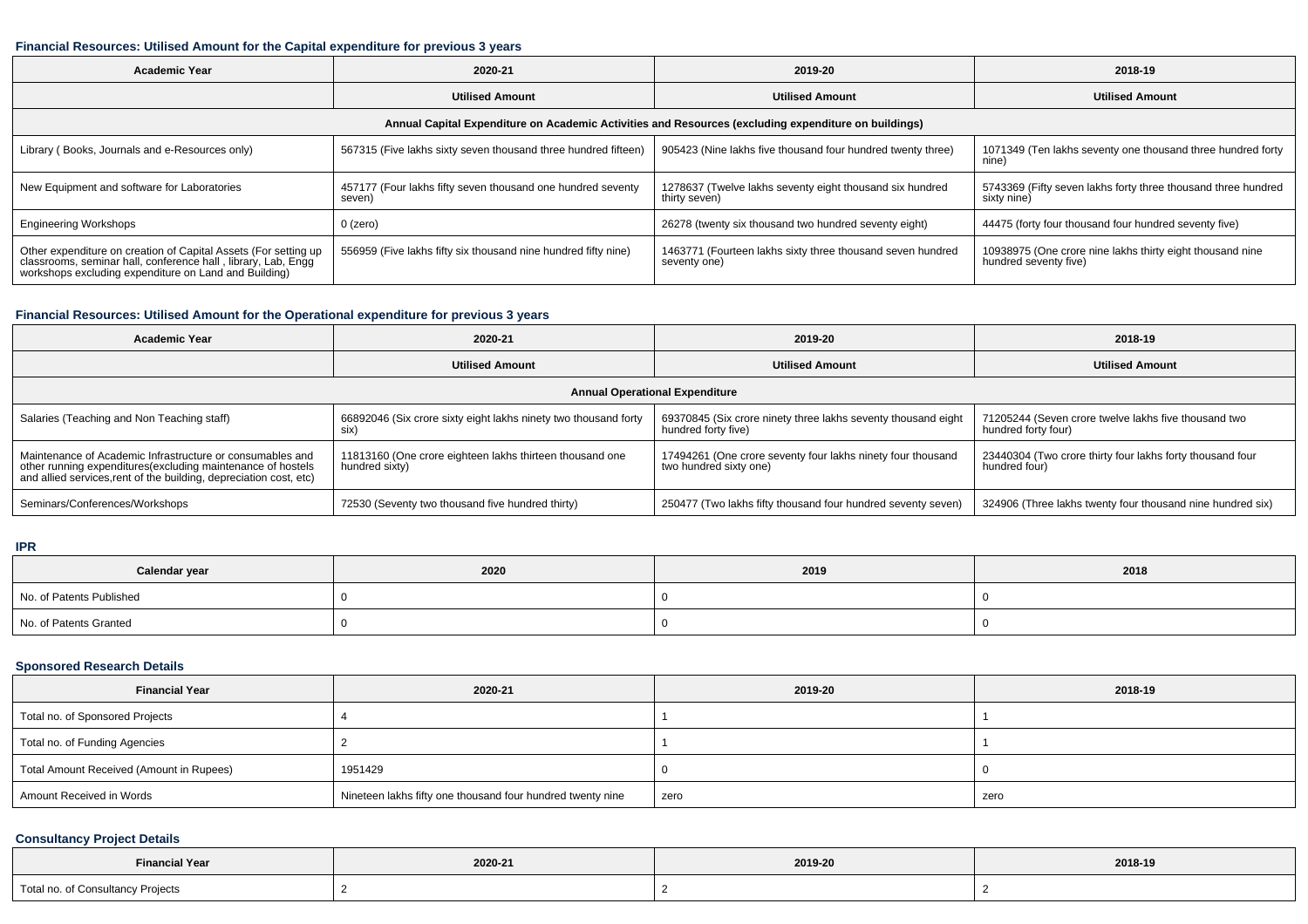| Total no. of Client Organizations        |      |      |      |
|------------------------------------------|------|------|------|
| Total Amount Received (Amount in Rupees) |      |      |      |
| Amount Received in Words                 | Zero | Zero | Zero |

## **PCS Facilities: Facilities of physically challenged students**

| 1. Do your institution buildings have Lifts/Ramps?                                                                                                         | Yes, less than 40% of the buildings |
|------------------------------------------------------------------------------------------------------------------------------------------------------------|-------------------------------------|
| 2. Do your institution have provision for walking aids, including wheelchairs and transportation from one building to another for<br>handicapped students? | Yes                                 |
| 3. Do your institution buildings have specially designed toilets for handicapped students?                                                                 | Yes, less than 40% of the buildings |

## **Faculty Details**

| Srno           | Name                            | Age | Designation                                         | Gender | Qualification | <b>Experience (In</b><br>Months) | <b>Currently working</b><br>with institution? | <b>Joining Date</b> | <b>Leaving Date</b>      | <b>Association type</b> |
|----------------|---------------------------------|-----|-----------------------------------------------------|--------|---------------|----------------------------------|-----------------------------------------------|---------------------|--------------------------|-------------------------|
| $\overline{1}$ | Dr Shila Ghosh                  | 57  | Dean / Principal /<br>Director / Vice<br>Chancellor | Female | Ph.D          | 312                              | Yes                                           | 01-10-2016          | $\overline{\phantom{a}}$ | Regular                 |
| 2              | Dr Sujit Kumar<br><b>Biswas</b> | 64  | Dean / Principal /<br>Director / Vice<br>Chancellor | Male   | Ph.D          | 456                              | Yes                                           | 01-07-2017          | ц.                       | Adhoc / Contractual     |
| 3              | Dr Mousumi Dutt                 | 35  | Associate Professor                                 | Female | Ph.D          | 84                               | Yes                                           | 01-08-2016          | $\overline{\phantom{a}}$ | Regular                 |
| $\overline{4}$ | Dr Amit Paul                    | 38  | Associate Professor                                 | Male   | Ph.D          | 186                              | Yes                                           | 27-08-2008          | $\overline{\phantom{a}}$ | Regular                 |
| 5              | Samrat Sarkar                   | 46  | <b>Assistant Professor</b>                          | Male   | M.Tech        | 245                              | Yes                                           | 19-11-2001          | $\overline{\phantom{a}}$ | Regular                 |
| 6              | Amiya Halder                    | 44  | <b>Assistant Professor</b>                          | Male   | M.E.          | 218                              | Yes                                           | 10-04-2003          | $\overline{\phantom{a}}$ | Regular                 |
| $\overline{7}$ | Subhankar Mallick               | 42  | <b>Assistant Professor</b>                          | Male   | M.Tech        | 234                              | Yes                                           | 01-02-2002          | $\overline{\phantom{a}}$ | Regular                 |
| 8              | Debashis<br>Chakraborty         | 41  | <b>Assistant Professor</b>                          | Male   | M.Tech        | 220                              | Yes                                           | 03-01-2007          | $\overline{\phantom{a}}$ | Regular                 |
| 9              | Dr Biswajita Datta              | 37  | <b>Assistant Professor</b>                          | Female | Ph.D          | 172                              | Yes                                           | 01-02-2010          | $\overline{\phantom{a}}$ | Regular                 |
| 10             | Sanghamitra De                  | 39  | <b>Assistant Professor</b>                          | Female | M.Tech        | 133                              | Yes                                           | 01-08-2016          | $\overline{\phantom{a}}$ | Regular                 |
| 11             | Dr Ghazaala Yasmin              | 29  | <b>Assistant Professor</b>                          | Female | Ph.D          | 69                               | Yes                                           | 01-08-2016          | $\overline{\phantom{a}}$ | Regular                 |
| 12             | Shaon<br>Bandyopadhyay          | 31  | <b>Assistant Professor</b>                          | Male   | M.Tech        | 72                               | Yes                                           | 12-01-2021          | $\sim$                   | Regular                 |
| 13             | Dr Prasun<br>Chowdhury          | 39  | Associate Professor                                 | Male   | Ph.D          | 85                               | Yes                                           | 01-07-2014          | $\overline{\phantom{a}}$ | Regular                 |
| 14             | Dr Dipankar Kundu               | 46  | Associate Professor                                 | Male   | Ph.D          | 223                              | Yes                                           | 03-01-2003          | $\overline{\phantom{a}}$ | Regular                 |
| 15             | Dr Ramanath Datta               | 66  | <b>Assistant Professor</b>                          | Male   | Ph.D          | 468                              | Yes                                           | 15-02-2012          | $\overline{\phantom{a}}$ | Adhoc / Contractual     |
| 16             | Prashnatit Pal                  | 43  | <b>Assistant Professor</b>                          | Male   | M.Tech        | 206                              | Yes                                           | 18-01-2006          | $\overline{\phantom{a}}$ | Regular                 |
| 17             | Sumani Mukherjee                | 37  | <b>Assistant Professor</b>                          | Female | M.Tech        | 119                              | Yes                                           | 02-07-2012          | $\overline{a}$           | Regular                 |
| 18             | Sudipta Dutta                   | 43  | <b>Assistant Professor</b>                          | Female | M.Tech        | 68                               | Yes                                           | 10-01-2015          | $\overline{\phantom{a}}$ | Regular                 |
| 19             | Dr Ankush<br>Chattopadhyay      | 34  | <b>Assistant Professor</b>                          | Male   | Ph.D          | 120                              | Yes                                           | 16-07-2013          | $\overline{\phantom{a}}$ | Regular                 |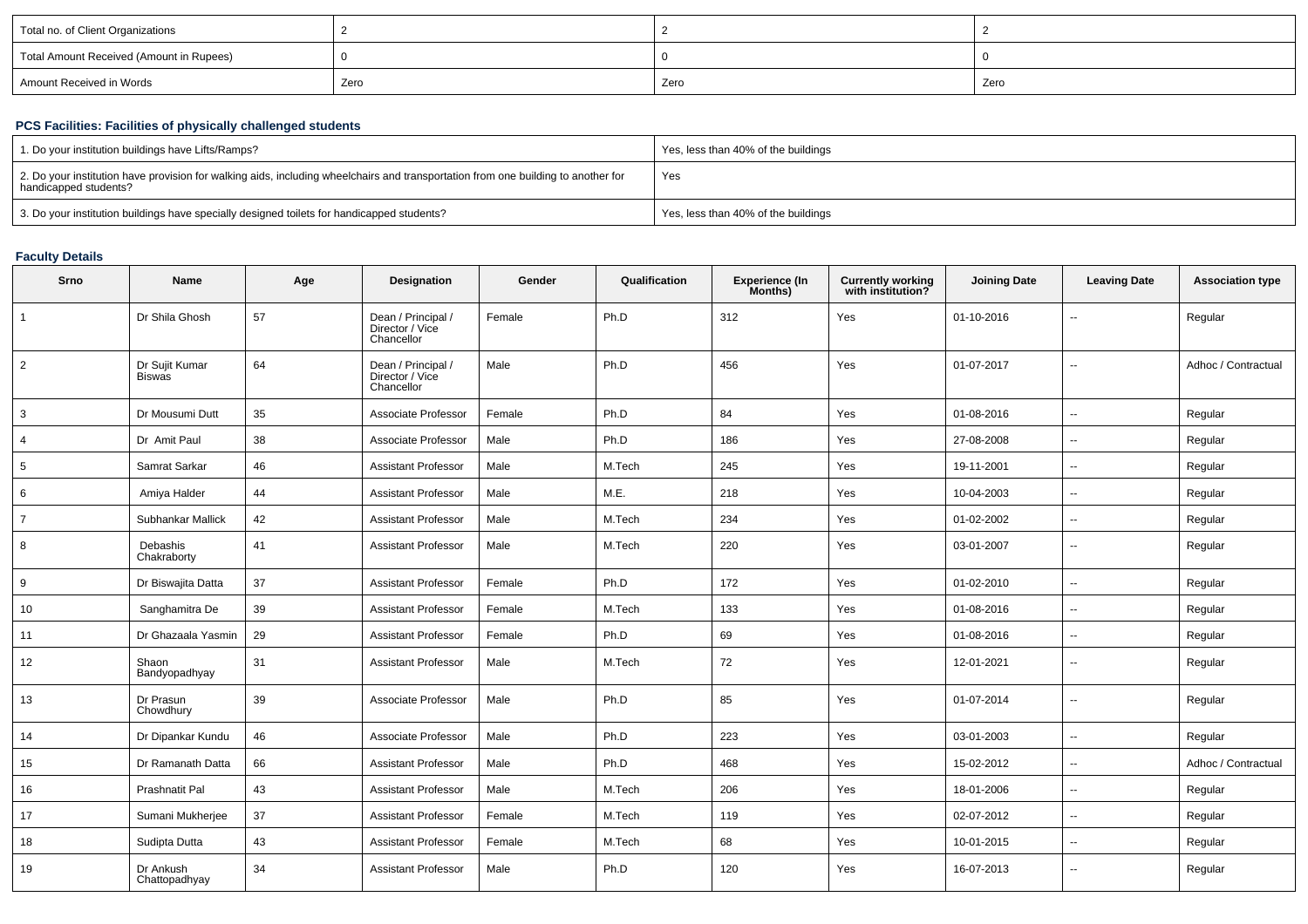| 20 | <b>Tanusree Dutta</b>               | 47 | <b>Assistant Professor</b> | Female | M.E.   | 132 | Yes | 05-07-2010 | $\overline{\phantom{a}}$ | Regular             |
|----|-------------------------------------|----|----------------------------|--------|--------|-----|-----|------------|--------------------------|---------------------|
| 21 | Dr Juin Acharjee                    | 32 | <b>Assistant Professor</b> | Female | Ph.D   | 95  | Yes | 01-10-2018 | $\overline{\phantom{a}}$ | Regular             |
| 22 | Dr Arindam<br>Chakravorty           | 54 | Associate Professor        | Male   | Ph.D   | 383 | Yes | 04-01-2006 | $\overline{\phantom{a}}$ | Regular             |
| 23 | Dr Arijit Ghosal                    | 37 | Associate Professor        | Male   | Ph.D   | 168 | Yes | 08-07-2016 | $\overline{\phantom{a}}$ | Regular             |
| 24 | Amit Kumar<br>Siromoni              | 61 | <b>Assistant Professor</b> | Male   | M.Tech | 444 | Yes | 01-11-2001 | $\overline{\phantom{a}}$ | Adhoc / Contractual |
| 25 | Sanchita Saha Ray                   | 39 | <b>Assistant Professor</b> | Male   | M.E.   | 197 | Yes | 14-03-2005 | $\overline{\phantom{a}}$ | Regular             |
| 26 | Kalyan Das                          | 40 | <b>Assistant Professor</b> | Male   | M.Tech | 213 | Yes | 01-08-2006 | $\overline{\phantom{a}}$ | Regular             |
| 27 | Dr Ranjit Ghoshal                   | 45 | Associate Professor        | Male   | Ph.D   | 216 | Yes | 03-01-2007 | $\overline{\phantom{a}}$ | Regular             |
| 28 | Sk Latib                            | 40 | <b>Assistant Professor</b> | Male   | M.Tech | 180 | Yes | 01-08-2006 | --                       | Regular             |
| 29 | Ranjita Chowdhury                   | 38 | <b>Assistant Professor</b> | Female | M.Tech | 132 | Yes | 02-08-2010 | $\overline{\phantom{a}}$ | Regular             |
| 30 | Amit Dutta                          | 49 | <b>Assistant Professor</b> | Female | M.E.   | 240 | Yes | 01-02-2007 | $\overline{\phantom{a}}$ | Regular             |
| 31 | Dr Nilanjana<br>Karmakar            | 34 | <b>Assistant Professor</b> | Female | Ph.D   | 63  | Yes | 02-05-2016 | $\overline{\phantom{a}}$ | Regular             |
| 32 | Subhashree Basu                     | 37 | <b>Assistant Professor</b> | Female | M.Tech | 156 | Yes | 03-01-2011 | $\overline{\phantom{a}}$ | Regular             |
| 33 | Aditi Bal                           | 51 | <b>Assistant Professor</b> | Female | M.Tech | 258 | Yes | 01-02-2002 | $\overline{\phantom{a}}$ | Regular             |
| 34 | Dr INDRAYUDH<br>BANDYOPADHYAY       | 41 | Associate Professor        | Male   | Ph.D   | 192 | Yes | 04-09-2017 | $\overline{\phantom{a}}$ | Regular             |
| 35 | POULAMI GHOSH                       | 39 | <b>Assistant Professor</b> | Female | M.Tech | 198 | Yes | 01-06-2005 | $\overline{\phantom{a}}$ | Regular             |
| 36 | <b>SUKANYA</b><br><b>DASGUPTA</b>   | 35 | <b>Assistant Professor</b> | Female | M.Tech | 119 | Yes | 01-04-2009 | $\overline{\phantom{a}}$ | Regular             |
| 37 | Dr P PREM                           | 36 | Associate Professor        | Male   | Ph.D   | 156 | Yes | 21-10-2021 | $\overline{\phantom{a}}$ | Regular             |
| 38 | <b>ANANYA BOSE</b>                  | 33 | <b>Assistant Professor</b> | Female | M.E.   | 86  | Yes | 16-07-2014 | $\overline{\phantom{a}}$ | Regular             |
| 39 | <b>ARKA SENGUPTA</b>                | 31 | <b>Assistant Professor</b> | Male   | M.Tech | 41  | Yes | 01-08-2018 | $\overline{\phantom{a}}$ | Regular             |
| 40 | <b>ARUP DAS</b>                     | 35 | <b>Assistant Professor</b> | Male   | M.Tech | 149 | Yes | 01-07-2015 | --                       | Regular             |
| 41 | Dr KRISHNA<br><b>SARKER</b>         | 41 | Associate Professor        | Male   | Ph.D   | 184 | Yes | 01-11-2021 | $\overline{\phantom{a}}$ | Regular             |
| 42 | <b>DIPTARSHI</b><br><b>BHOWMICK</b> | 32 | <b>Assistant Professor</b> | Male   | M.E.   | 35  | Yes | 01-03-2021 | $\overline{\phantom{a}}$ | Regular             |
| 43 | KOUSTUV SARKAR                      | 33 | Assistant Professor        | Male   | M.Tech | 29  | Yes | 01-10-2021 |                          | Adhoc / Contractual |
| 44 | Dr Aruna<br>Chakraborty             | 43 | Associate Professor        | Female | Ph.D   | 192 | Yes | 01-08-2005 | $\overline{\phantom{a}}$ | Regular             |
| 45 | Dr Tapas Roy                        | 70 | Professor                  | Male   | Ph.D   | 516 | Yes | 01-11-2008 | $\overline{\phantom{a}}$ | Adhoc / Contractual |
| 46 | Biswadip<br>Chakraborty             | 65 | <b>Assistant Professor</b> | Male   | M.E.   | 444 | Yes | 02-11-2006 | Щ,                       | Adhoc / Contractual |
| 47 | Dr Poly Debnath                     | 61 | <b>Assistant Professor</b> | Female | Ph.D   | 300 | Yes | 01-02-2007 | $\overline{\phantom{a}}$ | Adhoc / Contractual |
| 48 | Dr Anusua Baveja                    | 48 | Assistant Professor        | Female | Ph.D   | 143 | Yes | 16-01-2010 | Щ,                       | Regular             |
| 49 | Siddharta Chatterjee                | 58 | Assistant Professor        | Male   | M.Tech | 344 | Yes | 07-11-2001 | $\overline{\phantom{a}}$ | Regular             |